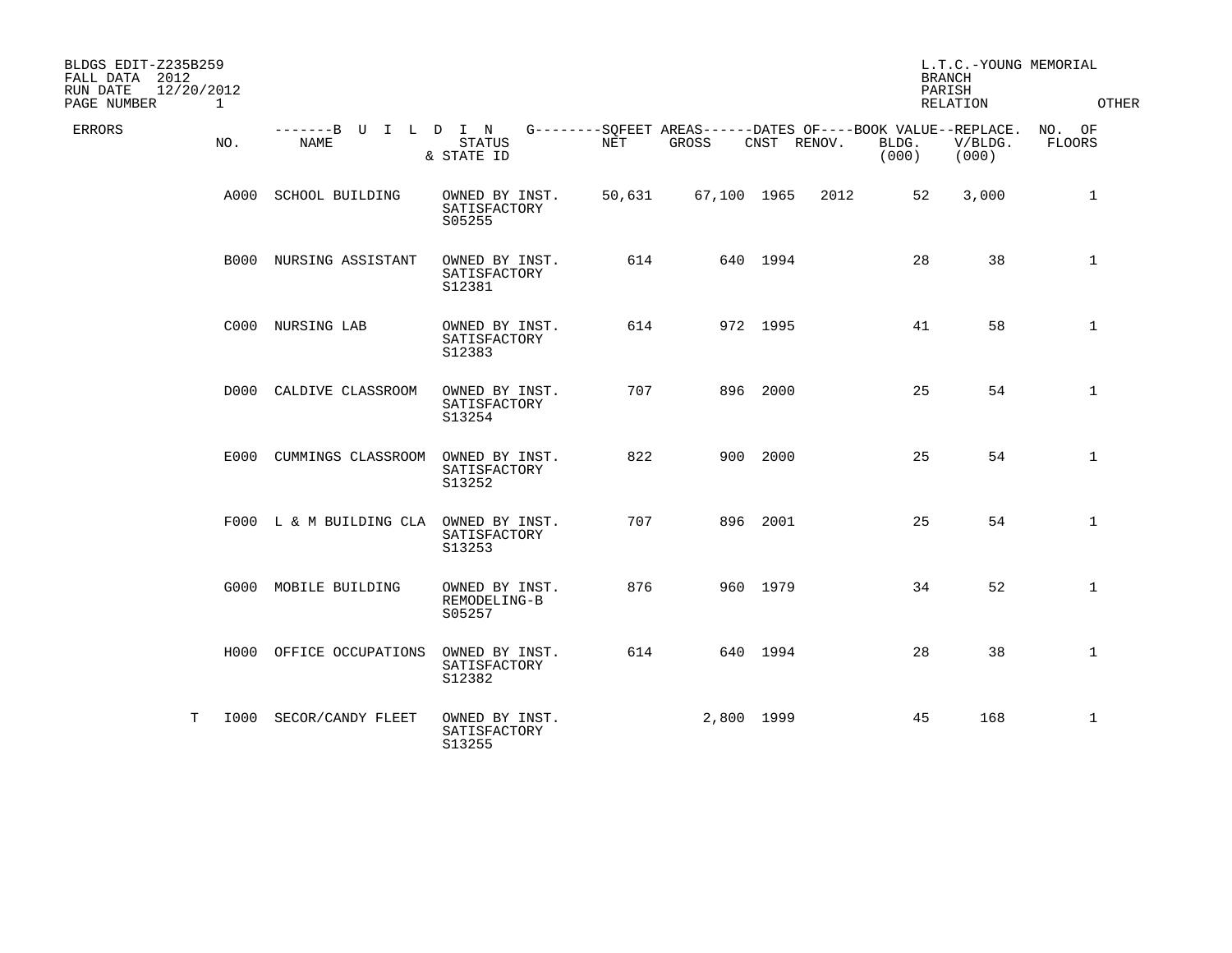| BLDGS EDIT-Z235B259<br>FALL DATA 2012<br>12/20/2012<br>RUN DATE<br>2<br>PAGE NUMBER |                                     |                                          |            |             |             | <b>BRANCH</b><br>PARISH                                                       | L.T.C.-YOUNG MEMORIAL<br>RELATION | OTHER                   |
|-------------------------------------------------------------------------------------|-------------------------------------|------------------------------------------|------------|-------------|-------------|-------------------------------------------------------------------------------|-----------------------------------|-------------------------|
| <b>ERRORS</b><br>NO.                                                                | -------B U I L D I N<br><b>NAME</b> | <b>STATUS</b><br>& STATE ID              | <b>NET</b> | GROSS       | CNST RENOV. | G--------SOFEET AREAS------DATES OF----BOOK VALUE--REPLACE.<br>BLDG.<br>(000) | V/BLDG.<br>(000)                  | NO. OF<br><b>FLOORS</b> |
|                                                                                     | J000 DIVING TANKS                   | OWNED BY INST.<br>SATISFACTORY<br>S01230 | 4,813      | 4,813 1990  |             | 29                                                                            | 29                                | $\mathbf{1}$            |
| K000                                                                                | MARINE DEPARTMENT                   | OWNED BY INST.<br>SATISFACTORY<br>S05256 | 2,003      | 2,560 1979  |             | 82                                                                            | 119                               | $\mathbf{1}$            |
|                                                                                     | L000 WELDING ADDITION               | OWNED BY INST.<br>SATISFACTORY<br>S05259 | 5,415      | 5,850 1979  |             | 171                                                                           | 295                               | 1                       |
|                                                                                     | M000 BARN                           | OWNED BY INST.<br>SATISFACTORY<br>S05258 | 846        |             | 846 1964    | 3                                                                             | 13                                | 2                       |
|                                                                                     | N000 GMDSS CLASSROOM                | OWNED BY INST.<br>REMODELING-A<br>S14329 | 822        |             | 900 2002    | 25                                                                            | 54                                | $\mathbf 1$             |
| 0000                                                                                | BUILDING MARINE II                  | OWNED BY INST.<br>SATISFACTORY<br>S15851 | 720        |             | 900 2006    | 24                                                                            | 24                                | $\mathbf 1$             |
|                                                                                     | P000 LIVING QUARTERS #1             | OWNED BY INST.<br>SATISFACTORY<br>S21055 | 2,666      | 2,666 2011  |             | 100                                                                           | 100                               | $\overline{2}$          |
|                                                                                     | Q000 LIVING QUARTERS #2             | OWNED BY INST.<br>SATISFACTORY<br>S21056 | 5,418      | 5,418 2011  |             | 200                                                                           | 200                               | 2                       |
| R000                                                                                | MARINE II POOL BUI                  | OWNED BY INST.<br>SATISFACTORY<br>S21050 | 10,000     | 10,000 2011 |             | 823                                                                           | 823                               | 1                       |